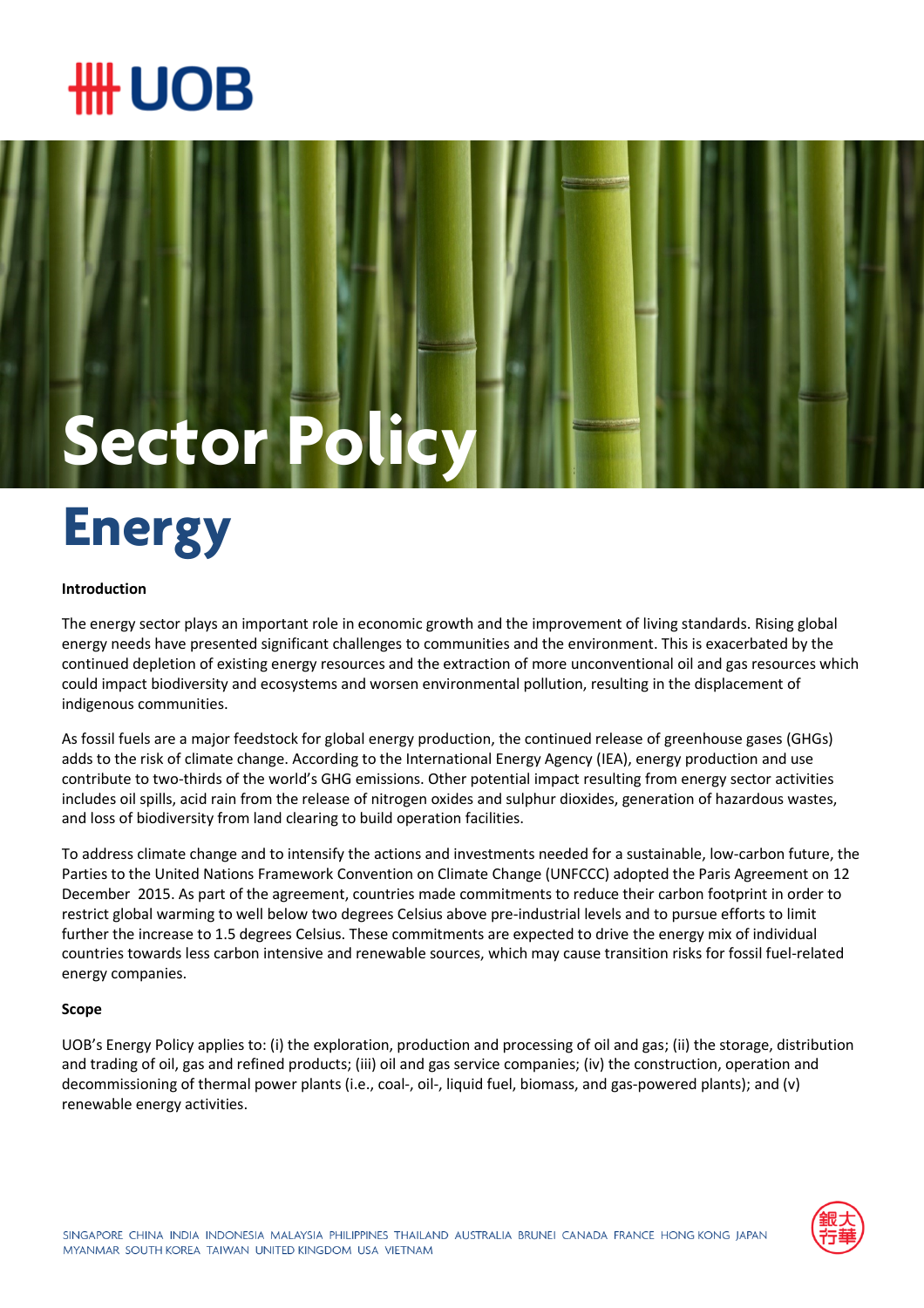# **#UOB**

#### **Principles**

UOB will not knowingly provide financing to:

- new coal-fired power plant projects;
- nuclear power plant projects;
- companies where their operations or projects threaten the outstanding universal value or special characteristics of UNESCO World Heritage Sites, RAMSAR wetlands, forests of high conservation value or sites with critical natural habitats;
- companies that are known to be in breach of GHG regulations within their respective jurisdictions (where applicable);
- companies without measures in place to manage or to mitigate the risk of air, soil and water pollution;
- companies involved in the exploitation of labour (including forced labour and child labour);
- companies in violation of the rights of local communities or without measures in place to avoid or to manage adverse impact on local communities; and
- companies without measures in place to manage occupation health and safety risks.

We require that our customers:

- comply fully with local environmental, social and governance related laws and regulations;
- put in place clear policies and systems to ensure risks associated with unconventional oil and gas extraction are appropriately mitigated;
- implement a diversification strategy towards less carbon intensive sources (applicable to corporate financing of customers in coal power generation);
- put in place emergency response and preparedness plans which are appropriate to the nature of their operating activities and in accordance with the requirements of local regulations;
- put in place measures to prevent and/or to control discretionary gas flaring and venting;
- implement or work towards implementing an appropriate Environmental and Social Management System (ESMS) to address key environmental and social risks in their operations and/or projects; and
- commit to implement a sustainable sourcing policy and/or processes to exclude purchases from sources that generate significant negative environmental and social impact.

#### **Nuclear power plants**

UOB will not knowingly finance nuclear power projects in view of elevated environmental, health and safety concerns posed by the risk of nuclear accidents and the disposal of radioactive wastes.

#### **Coal-fired power plants**

Carbon-intensive fossil fuels, particularly coal, will likely remain part of the regional energy mix for the foreseeable future. However, UOB recognises that coal-fired power plants are one of the most significant sources of greenhouse gas emissions contributing to climate change.

In view of the impact on climate change and the global transition towards a low-carbon economy, UOB prohibits new project or corporate financing of coal-fired power plants.

UOB also prohibits new corporate financing (general purpose) for the power generation business of a borrower whereby coal-fired power plants account for the majority (≥50 per cent) of its total power generation capacity. Due consideration for any corporate financing exceptions will however be given on a case-by-case basis to clients who have credible, time-